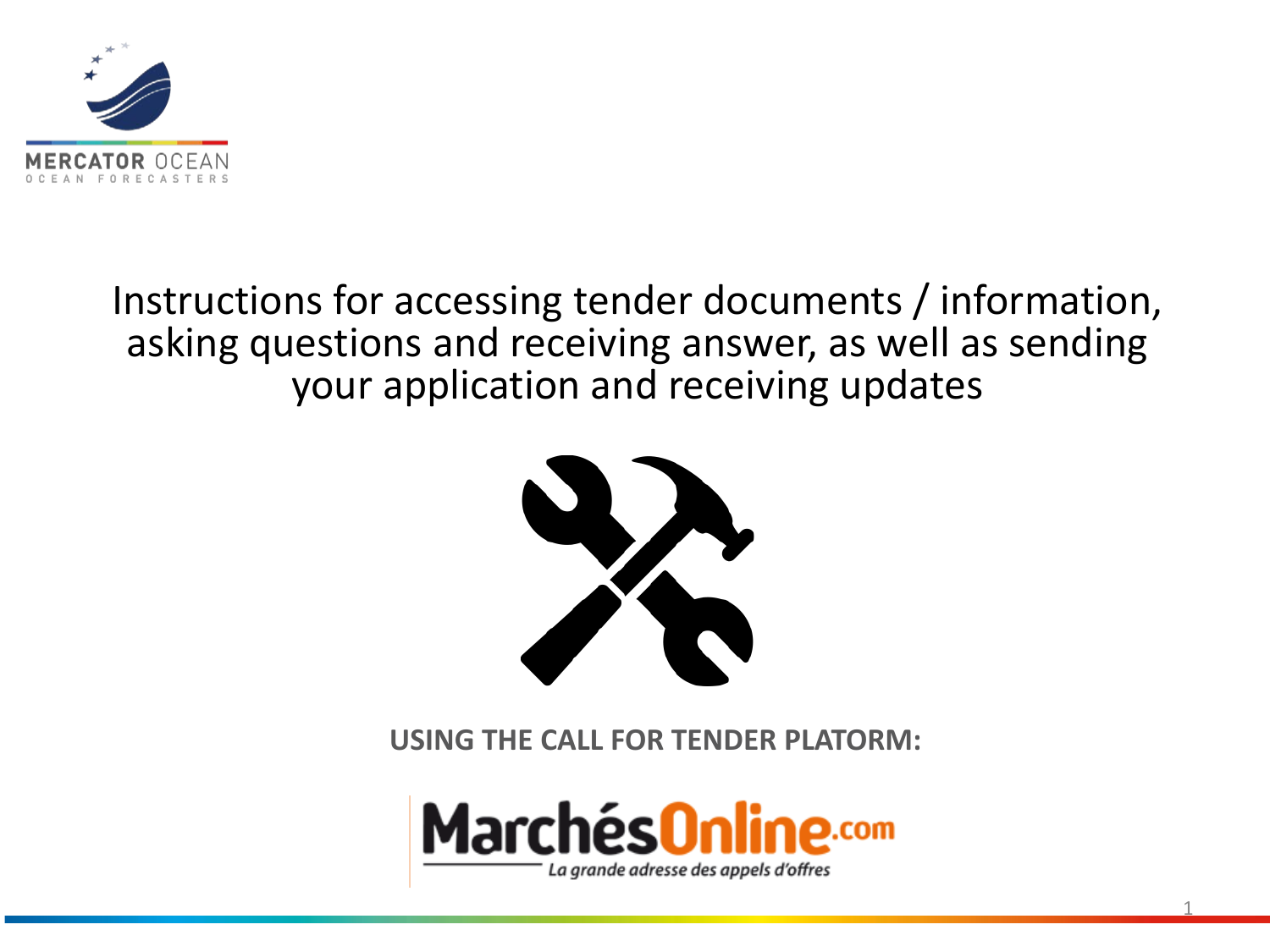## INSTRUCTIONS FOR ACCESSING TENDER DOCUMENTS, AND SUMBITTING & MANAGING YOUR TENDER APPLICATION

Mercator Ocean uses the tender portal (MarchéOnline), to distribute tender information. The portal allows users to download tender documents, ask questions, receive answers, submit applications, and receive updates. As Mercator Ocean is a France-based organization, this tool abides by French regulations. **Unfortunately, it is only available in French.**

## **This document will give English-speakers easy instructions to:**

- 1. **Access** the tenders portal MarchéOnline 1
- 2. **Create** an account 2
- <sup>3</sup> Download documents related to the call for tender
- **Submit** the tender application online 4
- 5. **Ask** questions and **Read** answers on the forum 5

A list of all calls for tenders can be found on the Mercator Ocean website: <https://www.mercator-ocean.fr/en/mercator-ocean/tenders/>

If at anytime you need technical support of have questions please contact: <u>[cmemstenders@mercator-ocean.fr](mailto:cmemstenders@mercator-ocean.fr) <sub>2</sub></u>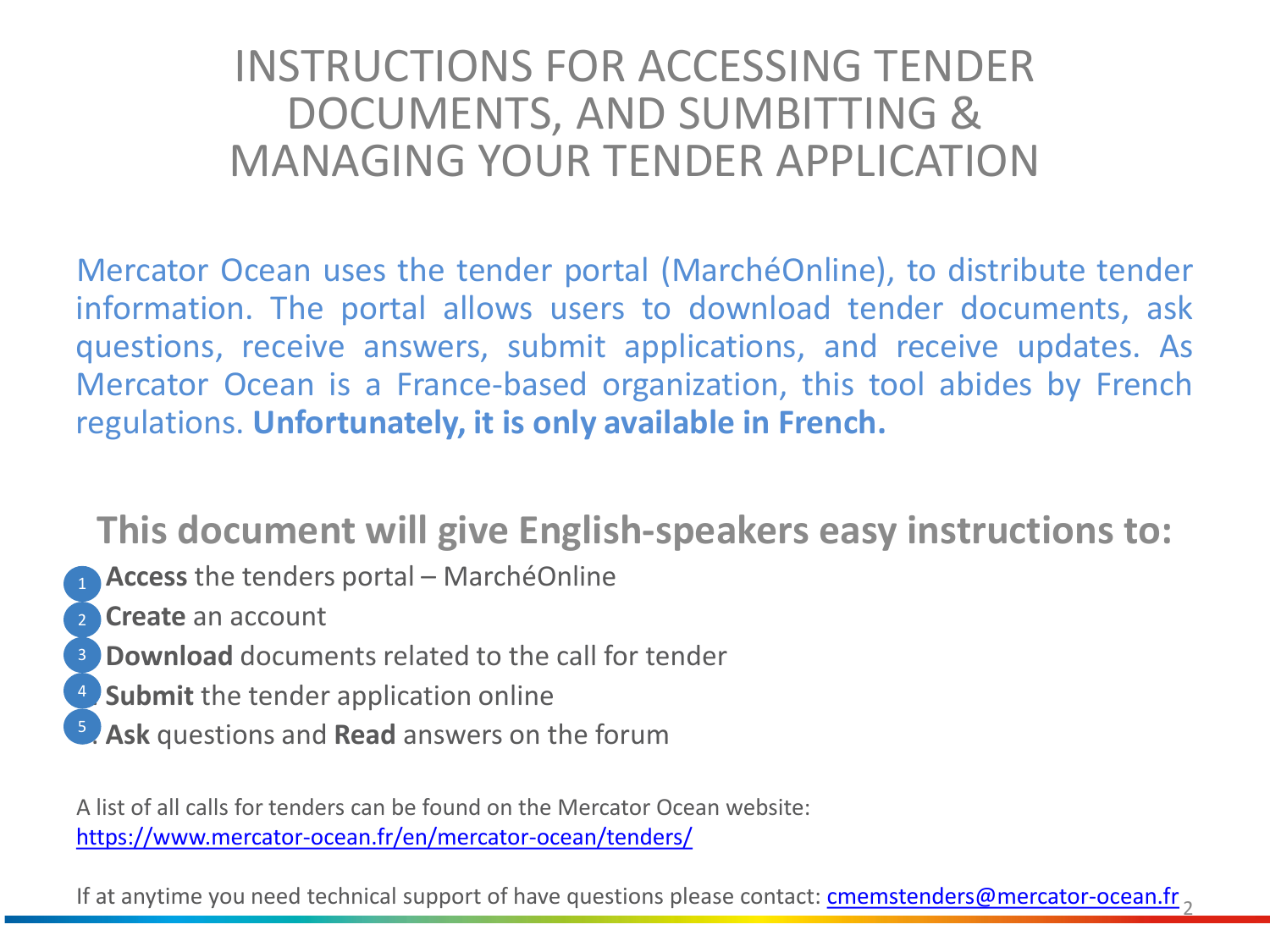## ACCESS TENDER DESCRIPTION ON PLATFORM

1

By clicking on the MarchéOnline links provided for each Call for Tender on the Tender page on the Mercator Ocean website [\(https://www.mercator-ocean.fr/en/mercator](https://www.mercator-ocean.fr/en/mercator-ocean/tenders/)[ocean/tenders/](https://www.mercator-ocean.fr/en/mercator-ocean/tenders/) ), you can access the landing page ("Fiche de la consultation") for each tender on the MarchéOnline Platform - see example below of sample landing page:

| Marchés <mark>Online.com</mark><br>La grande adresse des appels d'offres                                                          |                                                                                                                                 |                    | achatpublic.com                  |
|-----------------------------------------------------------------------------------------------------------------------------------|---------------------------------------------------------------------------------------------------------------------------------|--------------------|----------------------------------|
|                                                                                                                                   |                                                                                                                                 |                    | Outils<br><sup>1</sup> Connexion |
| <b>Accueil</b><br><b>Fiche de la consultation</b><br>Mercredi 30 août 2017                                                        |                                                                                                                                 |                    |                                  |
| 17:47 heure de Paris.<br>Organisme:<br>Type de procédure :<br>Intitulé de la consultation :<br><b>Rechercher une consultation</b> | <b>MERCATOR OCEAN</b><br>Appel d'Offres Ouvert - Accord cadre<br>ACTIVITES DE R&D POUR L'EVOLUTION DU COPERNICUS MARINE SERVICE |                    |                                  |
| Référence de la consultation :                                                                                                    | (CMEMS)<br>3009132                                                                                                              |                    |                                  |
| • Recherche rapide<br>Type de marché :                                                                                            | Services                                                                                                                        |                    |                                  |
| · Recherche avancée                                                                                                               |                                                                                                                                 |                    |                                  |
| • Toutes les consultations<br>Avis de publicité                                                                                   |                                                                                                                                 |                    |                                  |
| <b>Consultation</b><br><b>Référence</b>                                                                                           | Date d'envoi en publication                                                                                                     | <b>Type d'avis</b> | Lire l'avis                      |
| • Fiche de la consultation                                                                                                        |                                                                                                                                 |                    |                                  |
| · Pièces de marché<br>3167057                                                                                                     | 26 août 2017                                                                                                                    | Original           |                                  |
| · Répondre à la consultation                                                                                                      |                                                                                                                                 |                    |                                  |
| • Messagerie                                                                                                                      |                                                                                                                                 |                    |                                  |
| Détail de la consultation<br>• Questions / Réponses                                                                               |                                                                                                                                 |                    |                                  |
| Type de procédure :<br><b>Organismes</b>                                                                                          | Appel d'Offres Ouvert                                                                                                           |                    |                                  |
| Réponses électroniques acceptées :                                                                                                | Oui                                                                                                                             |                    |                                  |
| Type de marché :<br>· Avis annuel                                                                                                 | <b>Services</b>                                                                                                                 |                    |                                  |
| <b>Description:</b>                                                                                                               | La présente consultation a pour objet de conduire une série d'études scientifiques                                              |                    |                                  |
|                                                                                                                                   | visant à identifier et mettre en oeuvre, dans différentes thématiques réunies en                                                |                    |                                  |
|                                                                                                                                   | lots, des innovations scientifiques et techniques pour améliorer l'offre future des                                             |                    |                                  |
|                                                                                                                                   | produits et services du Copernicus Marine Environment Monitoring Service.                                                       |                    |                                  |
| Lieu d'exécution :                                                                                                                | Haute-Garonne                                                                                                                   |                    |                                  |
| Date d'ouverture de la salle :                                                                                                    | 28 août 2017 - 16h27 (heure de Paris)                                                                                           |                    |                                  |
| Date limite de remise des plis :                                                                                                  | 31 octobre 2017 - 16h00 (heure de Paris)                                                                                        |                    |                                  |
|                                                                                                                                   | Il reste 61 jour(s) et 23 heure(s) pour répondre à cette consultation.                                                          |                    |                                  |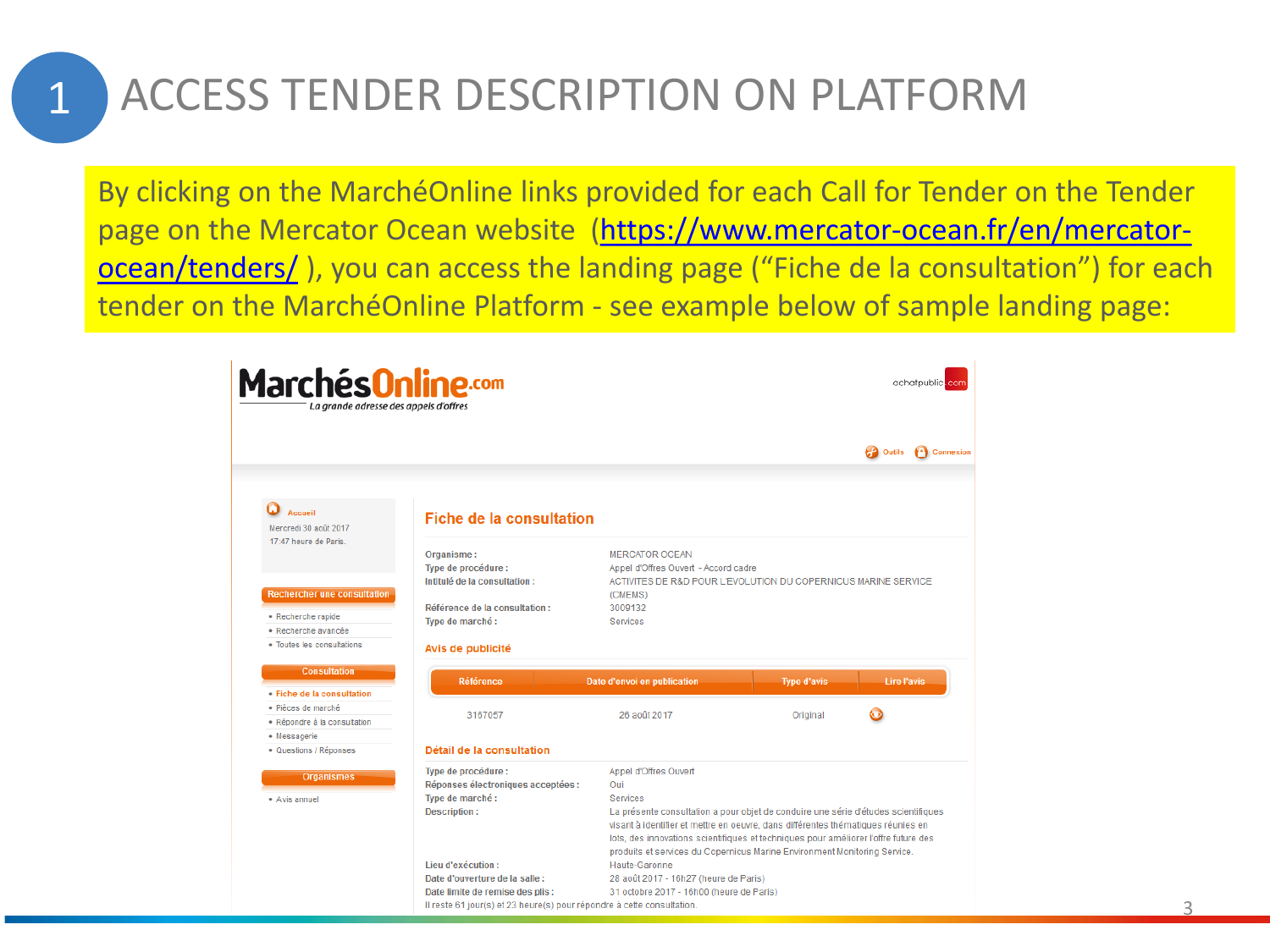## ACCESS TENDER DESCRIPTION ON PLATFORM

You can also find the tender landing page same page through the MarchéOnline search function:

- <https://marchesonline.achatpublic.com/>
- Recherche rapide (Rapide search)

1

- Enter in the field Organisme : mercator and click on Rechercher
- Choose the tender that interested you

| <b>MarchésOnline.com</b><br>La grande adresse des appels d'offres                                                           |                                                                                                   | acharpublic com                                                                                                                                                         | <b>MarchésOnline.com</b><br>La grande adresse des appels d'offres                                      |                                                                                                                          | achatpublic.com<br>Bienvenue Mercator Oci / Yan.    |
|-----------------------------------------------------------------------------------------------------------------------------|---------------------------------------------------------------------------------------------------|-------------------------------------------------------------------------------------------------------------------------------------------------------------------------|--------------------------------------------------------------------------------------------------------|--------------------------------------------------------------------------------------------------------------------------|-----------------------------------------------------|
|                                                                                                                             |                                                                                                   | Outlet D Connexion                                                                                                                                                      |                                                                                                        |                                                                                                                          | Outils in Mes réponses in Mon compte in Déconnexion |
| <b>Q</b> ACCURE<br>Lundi 18 septembre 2017<br>16:14 houre de Paris                                                          | Bienvenue sur la plateforme<br>de dématérialisation.                                              |                                                                                                                                                                         | $\bullet$ Accueil<br>Lundi 18 septembre 2017<br>17:12 heure de Paris.                                  | <b>Recherche rapide</b>                                                                                                  |                                                     |
| <b>Rechercher une consultation</b><br>· Recherche ragide<br>· Recherche avancée<br>· Toutes les consultations<br>Organismes |                                                                                                   | Accédez à une<br>consultation de<br>test<br>Testez<br>les pré-requis<br>techniques                                                                                      | Rechercher une consultation<br>- Recherche rapide<br>· Recherche avancée<br>· Toutes les consultations | mercator<br>Organisme:<br>Tous les types<br>Type de marché :<br>$\overline{\phantom{a}}$<br>Lieu de passation:<br>Région | Département<br>$\vert \cdot \vert$                  |
| · Avis annuel                                                                                                               | Connectez-vous<br>Identifiant<br>Mot de passe<br>Mot de passe qualité   Connectez vous maintenant | Créez votre compte<br>Inscription grabule vous permettant d'être tenu informé<br>des modifications sur une consultation et de déposer<br>une réponse.<br>Inscrivez-yous | <b>Organismes</b><br>• Avis annuel                                                                     |                                                                                                                          | Rechercher                                          |

You can type "mercator" in the search box for "organisme" then click "rechercher"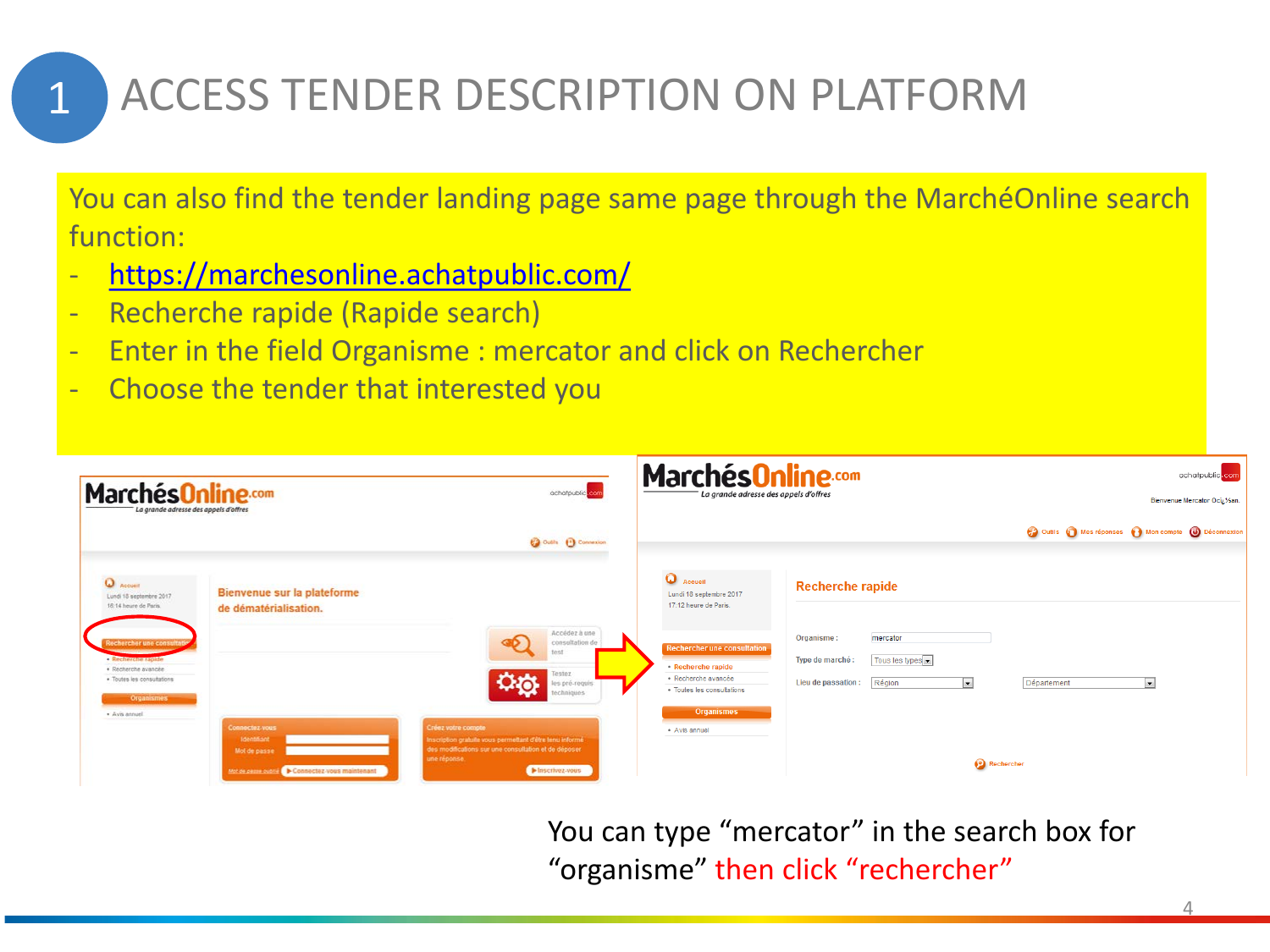

When you are on the page "fiche de consultation" (the landing page for each tender), you have to be logged in to see "Pièces de marché" (Download all the documents in French and English), "Répondre à la consultation" (Submit your application), "Messagerie" (Messages), and "Questions/réponses" (Questions and responses)

| <b>MarchésOnline.com</b><br>La grande adresse des appels d'offres                              |                                                                                                                                                                    |                                                                                                                                                                                                                                                                        |                                | achatpublic.com                         |
|------------------------------------------------------------------------------------------------|--------------------------------------------------------------------------------------------------------------------------------------------------------------------|------------------------------------------------------------------------------------------------------------------------------------------------------------------------------------------------------------------------------------------------------------------------|--------------------------------|-----------------------------------------|
|                                                                                                |                                                                                                                                                                    |                                                                                                                                                                                                                                                                        |                                | <sup>1</sup> Connexion<br><b>Outils</b> |
| Accueil<br>Mercredi 30 août 2017                                                               | <b>Fiche de la consultation</b>                                                                                                                                    |                                                                                                                                                                                                                                                                        |                                |                                         |
| 17:47 heure de Paris.<br><b>Rechercher une consultation</b>                                    | Organisme:<br>Type de procédure :<br>Intitulé de la consultation :<br>Référence de la consultation :                                                               | <b>MERCATOR OCEAN</b><br>Appel d'Offres Ouvert - Accord cadre<br>ACTIVITES DE R&D POUR L'EVOLUTION DU COPERNICUS MARINE SERVICE<br>(CMEMS)<br>3009132                                                                                                                  |                                |                                         |
| · Recherche rapide<br>· Recherche avancée<br>• Toutes les consultations<br><b>Consultation</b> | Type de marché :<br>Avis de publicité                                                                                                                              | Services                                                                                                                                                                                                                                                               |                                |                                         |
| • Fiche de la consultation<br>· Pièces de marché<br>· Répondre à la consultation               | <b>Référence</b><br>3167057                                                                                                                                        | Date d'envoi en publication<br>26 août 2017                                                                                                                                                                                                                            | <b>Type d'avis</b><br>Original | Lire l'avis                             |
| • Messagerie<br>· Questions / Réponses                                                         | Détail de la consultation                                                                                                                                          |                                                                                                                                                                                                                                                                        |                                |                                         |
| <b>Organismes</b><br>· Avis annuel                                                             | Type de procédure :<br>Réponses électroniques acceptées :<br>Type de marché :<br><b>Description:</b>                                                               | Appel d'Offres Ouvert<br>Oui<br>Services<br>La présente consultation a pour objet de conduire une série d'études scientifiques<br>visant à identifier et mettre en oeuvre, dans différentes thématiques réunies en                                                     |                                |                                         |
|                                                                                                | Lieu d'exécution :<br>Date d'ouverture de la salle :<br>Date limite de remise des plis :<br>Il reste 61 jour(s) et 23 heure(s) pour répondre à cette consultation. | lots, des innovations scientifiques et techniques pour améliorer l'offre future des<br>produits et services du Copernicus Marine Environment Monitoring Service.<br>Haute-Garonne<br>28 août 2017 - 16h27 (heure de Paris)<br>31 octobre 2017 - 16h00 (heure de Paris) |                                |                                         |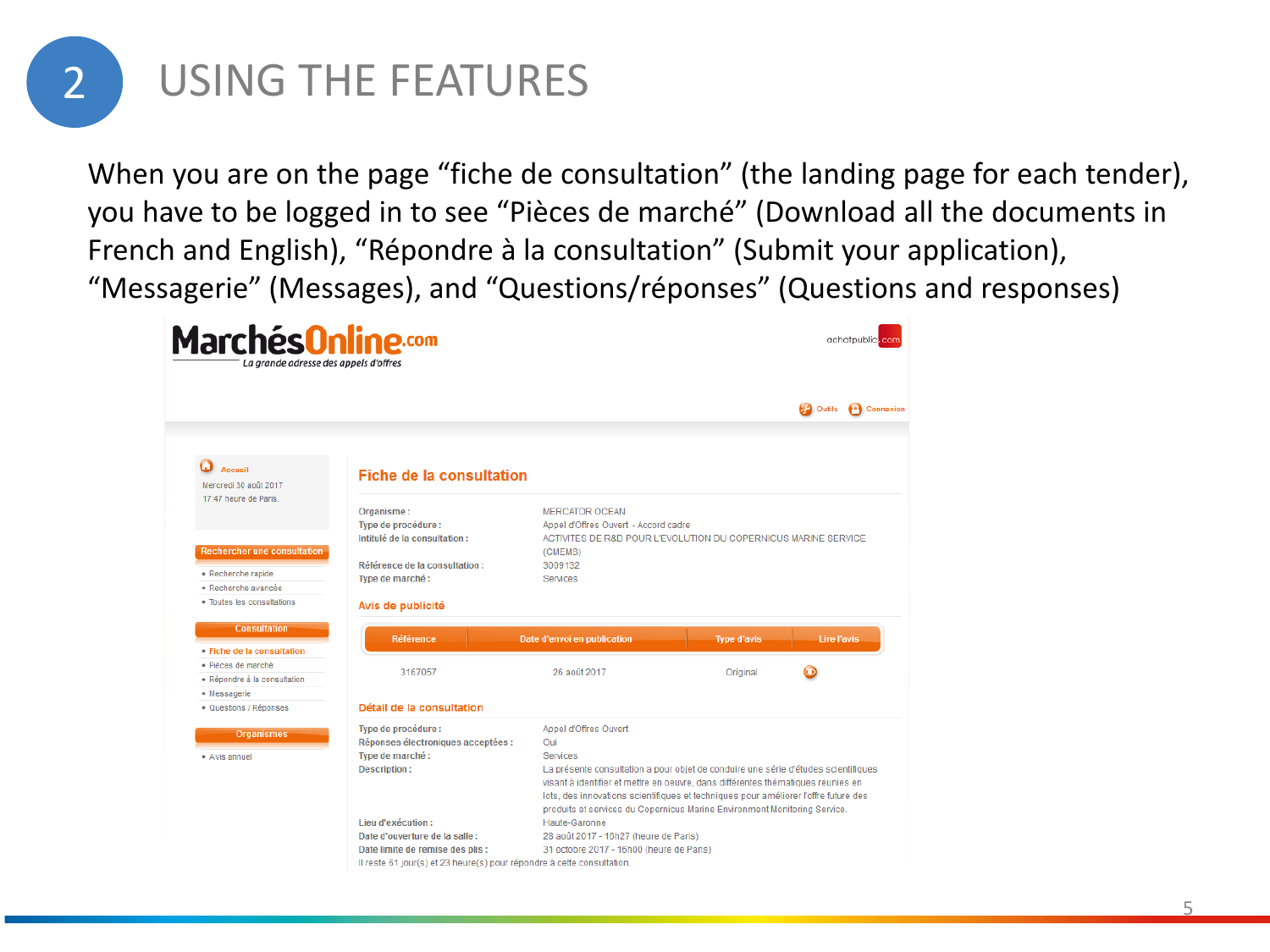

Though it is not obligatory to login to see "pièces de marché" (Download documents EN & FR), logging in ensures that you are kept informed if the documents are changed.

Please note you have to be registered in order to submit your application through the portal, so PLEASE REGISTER!



If you click on "pièces de marché" you will see the question: "Souhaitez-vous vous identifier?" meaning "do you wish to log in ?" CLICK "Oui"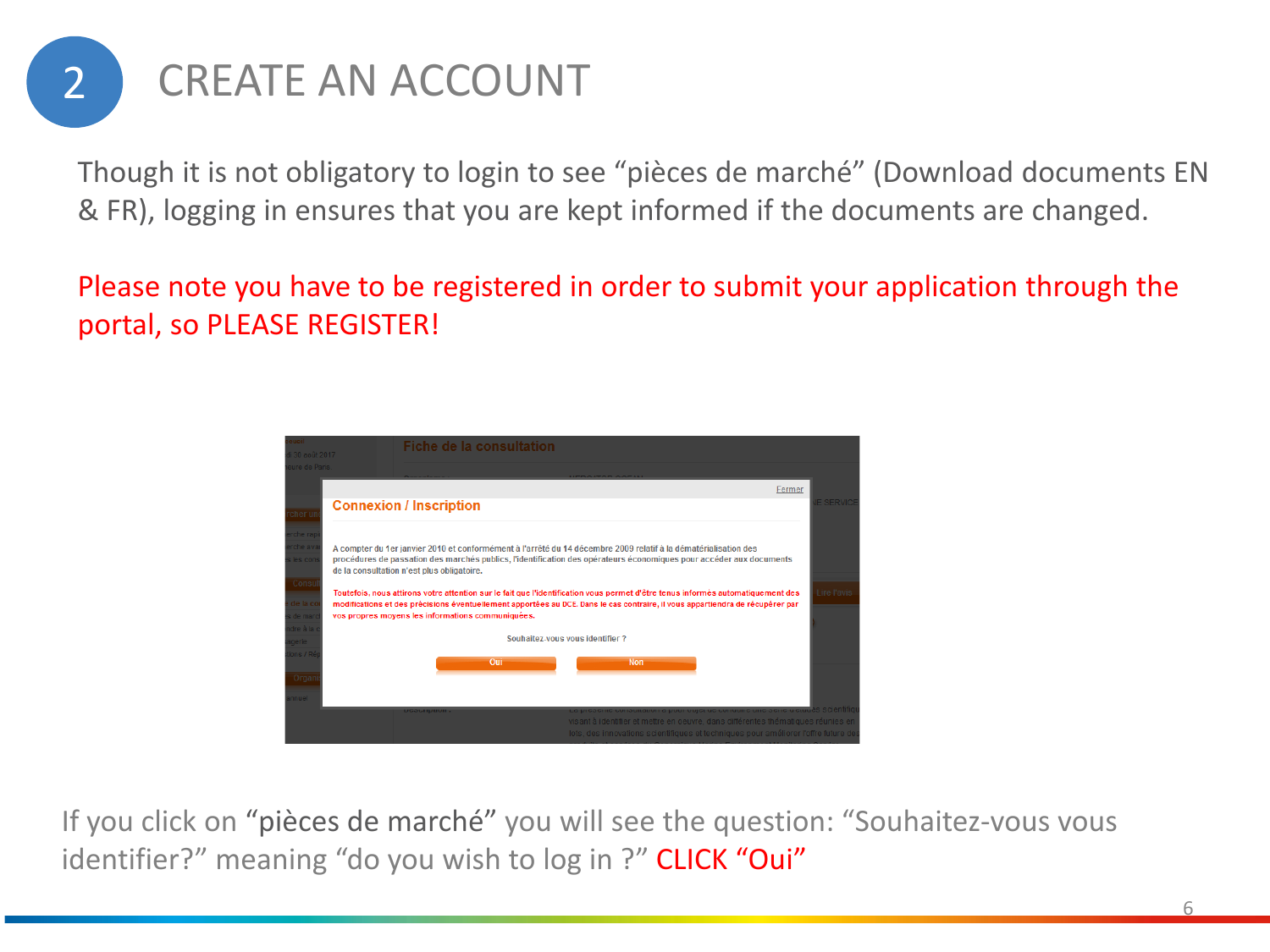

OR Click directly on "connexion" in the top right-hand corner to register.



#### **Organismes**

- Avis annuel

7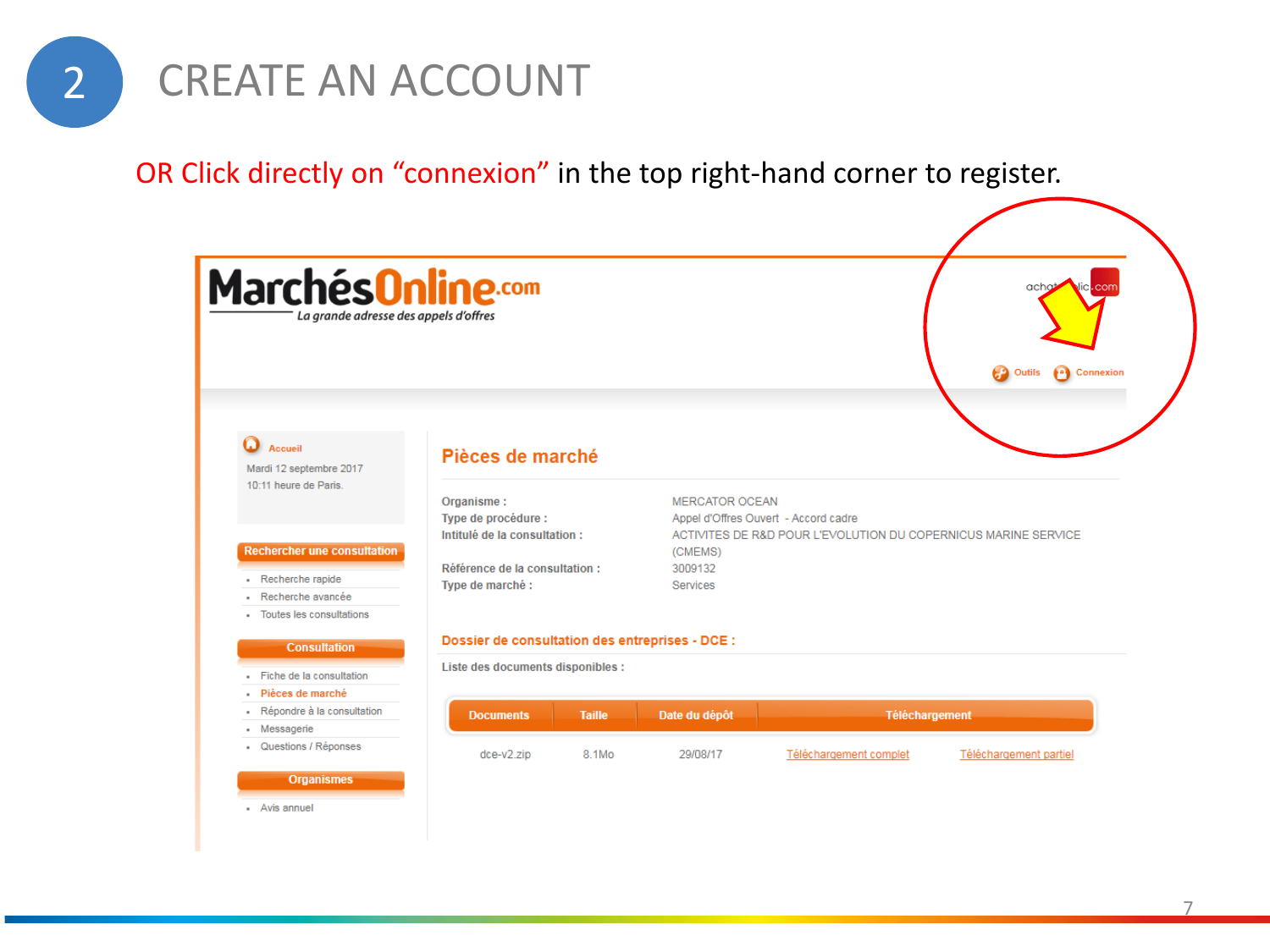

If you see "Déconnexion"  $\rightarrow$  it meansyou're connected

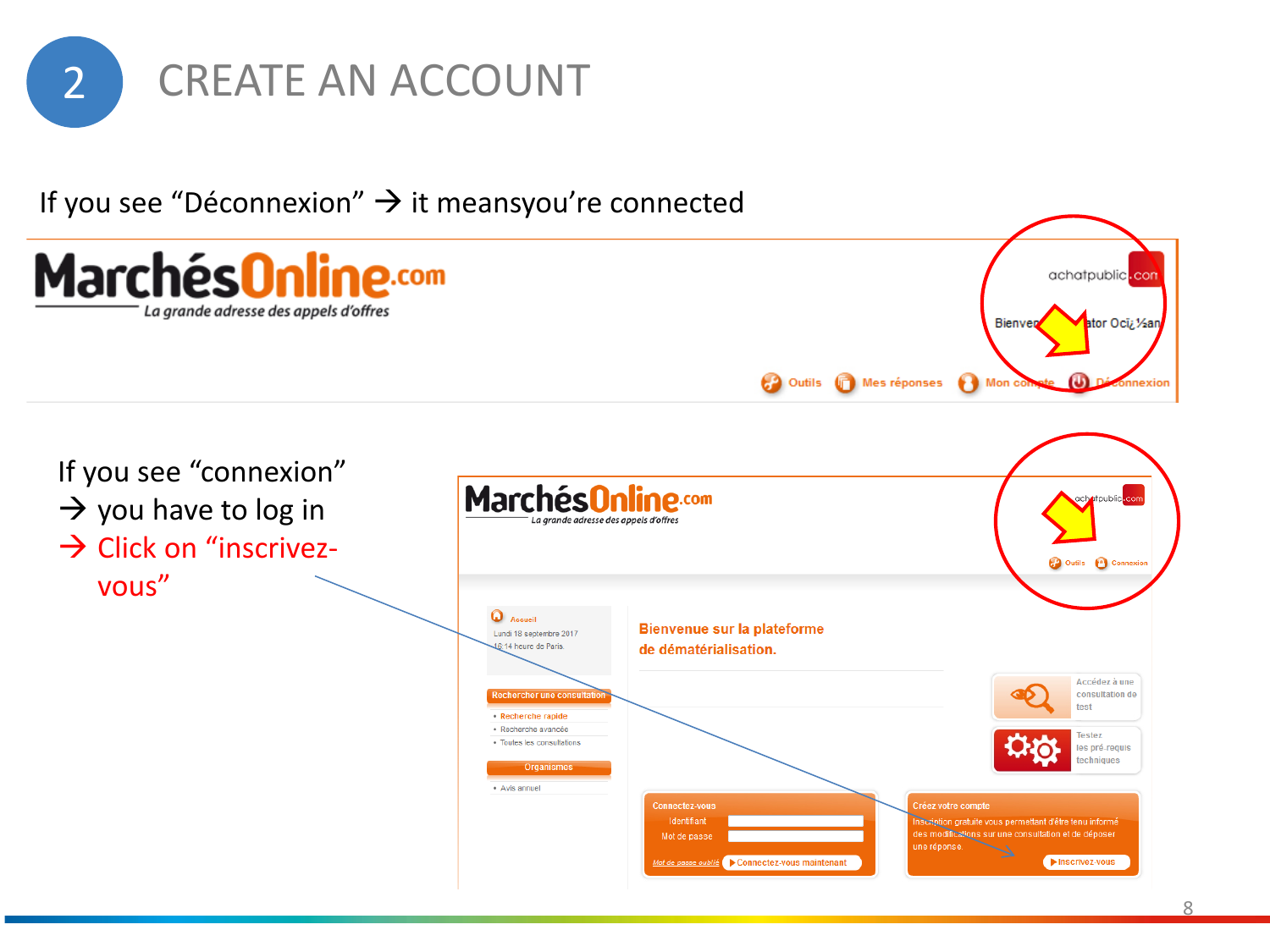

### Registration page:

## **Connexion / Inscription**





### Créez votre compte

Inscription gratuite vous permettant d'être tenu informé des modifications sur une consultation et de déposer une réponse.

Inscrivez-vous



If you have already registered, you just have to log in:

If you have not yet registered, Click "Inscrivez-vous" ("register")

"Identifiant" = login ID " Mot de passe " = password Click "connetez-vous maintenant" ("sign in now")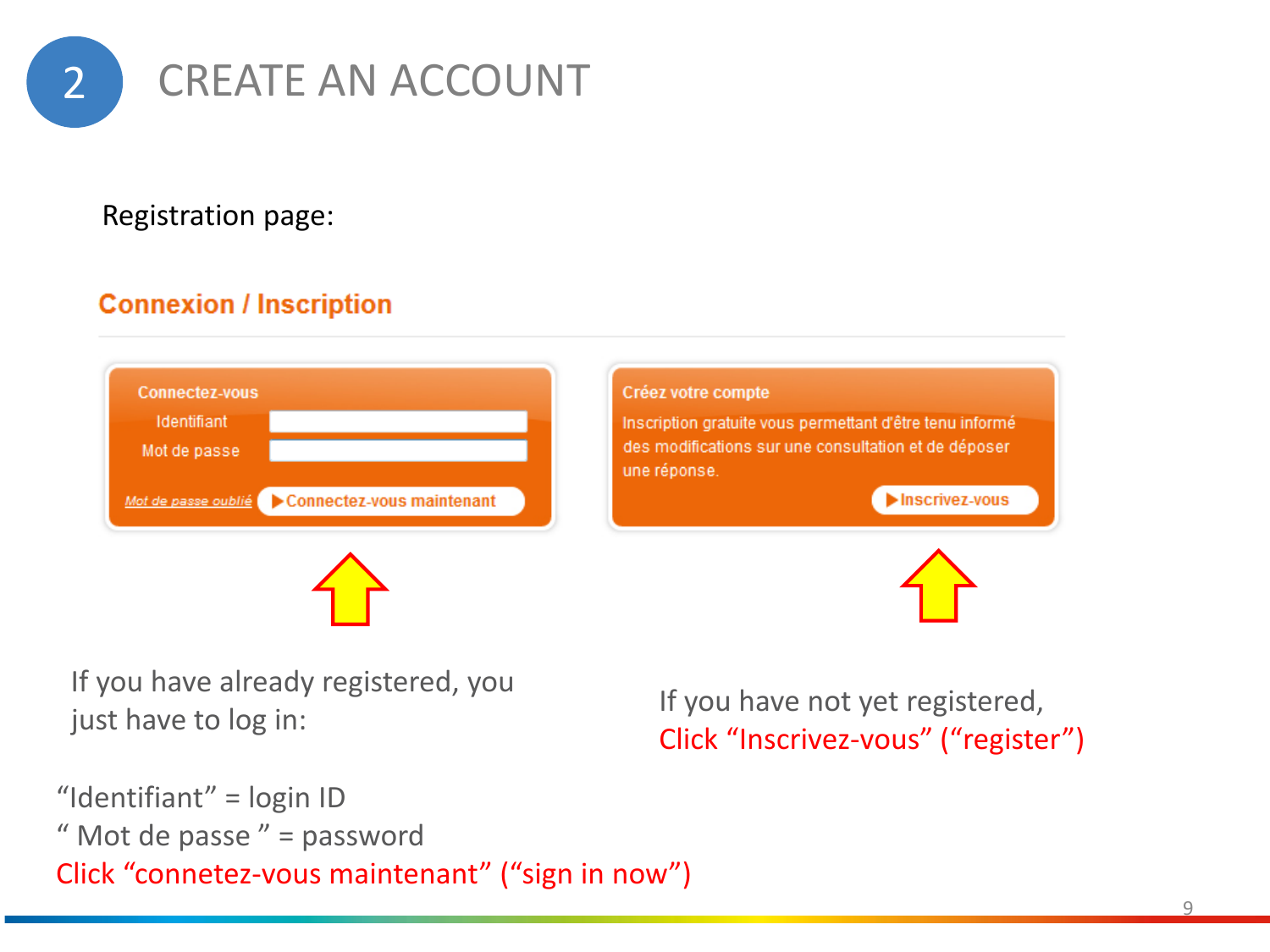

If you chose to create an account you have to pick you account type.

### **Connexion / Inscription**

| Identifiant:                                                                  |
|-------------------------------------------------------------------------------|
| Mot de passe :                                                                |
| <b>Connectez-vous</b>                                                         |
| Mot de passe oublié                                                           |
|                                                                               |
|                                                                               |
| Vous ne possédez pas encore de compte : créez votre compte en quelques étapes |
| Tout d'abord, merci d'indiquer si vous êtes :                                 |
| Une entreprise française disposant d'un numéro SIRET                          |
|                                                                               |
| Une entreprise étrangère ne disposant pas d'un numéro SIRET                   |

- 1. Une entreprise française disposant d'un numéro SIRET = A French company with a SIRET number
- 2. Une entreprise étrangère ne disposant pas d'un numéro SIRET = A non-French company/organization without a SIRET number
- 3. Un particulier = An individual

Choose your account type then click "Valider."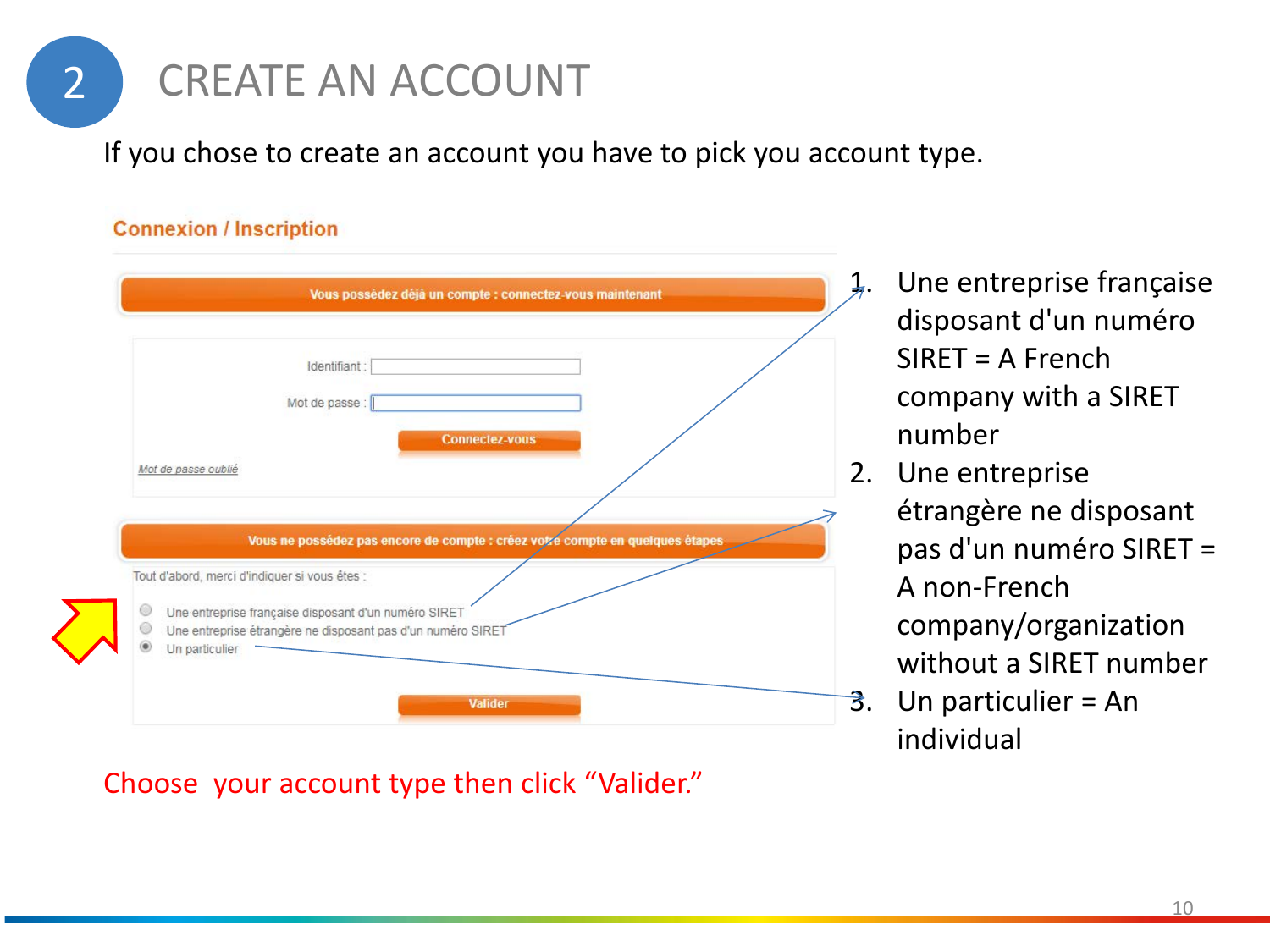## 2 CREATE AN ACCOUNT INDIVIDUAL

#### Vous ne possédez pas encore de compte : créez votre compte en quelques étapes

Attention les informations que vous allez saisir sont importantes. Elles vous permettront tout au long de la procédure de recevoir les informations relatives à la procédure : modifications de dates, rectificatifs du cahier des charges, etc...

| Vos données personnelles |          |         |  |
|--------------------------|----------|---------|--|
| Civilité *               | Monsieur | v       |  |
| Nom <sup>*</sup>         |          | Prénom* |  |
| Profession *             |          |         |  |
| Email *                  |          |         |  |
| Téléphone *              |          |         |  |
| Adresse <sup>*</sup>     |          |         |  |
| Adresse                  |          |         |  |
| Code postal *            |          | Ville * |  |
| Pays*                    | France   |         |  |
|                          |          |         |  |

#### \*: Champs obligatoires

En validant le formulaire, le candidat accepte que ces données soient collectées par achatpublic.com afin d'être transmises à la personne publique dont le DCE a été téléchargé. Ces données seront utilisées pour constituer le registre des retraits pour la consultation lancée par la personne publique. Ainsi, les erreurs dans les renseignements obligatoires ne permettront pas au candidat de recevoir des informations envoyées par la personne publique dans le cadre de la procédure. Par ailleurs, l'absence de renseignements dans les champs obligatoires empêche la validation du formulaire ce qui rend le téléchargement du DCE impossible. Conformément à la loi dite « informatique et liberté » du 6 janvier 1978, le candidat bénéficie d'un droit d'accès, de rectification et de suppression des données le concernant. S'il souhaite exercer un de ses droits, il doit s'adresser au service compétent de la personne publique pour laquelle il souhaite se porter candidat (les coordonnées du service seront envoyées dans le courriel de confirmation).

Valider

Civilité = Suffix (Monsieur=Mr. Madame=Mrs.) Nom = Last Name Prénom = First Name Profession = Profession Email = Email Téléphone = Telephone Adresse = Address Adresse = Address Code Postal = Zip Code Ville = City Pays = Country

All fields in red are obligatory





Fill out the fields in the section "Vous ne possédez pas encore de compte : créez votre compte en quelques étapes." Then click "Valider."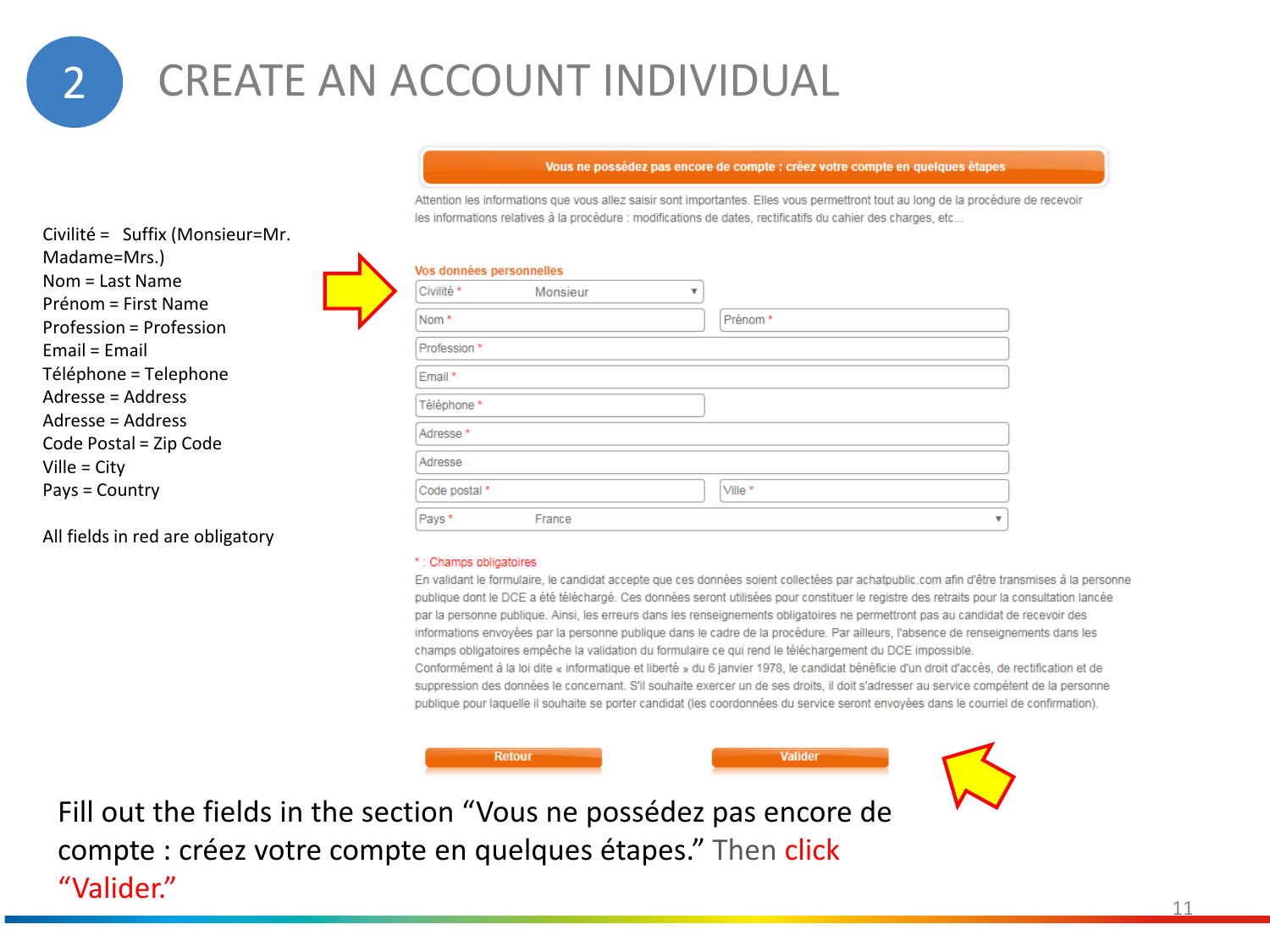2 CREATE AN ACCOUNT NON-FRENCH ORGANIZATION

Enter your national organization number

The national identification number is a unique number by which a company is registered with the administration of its country of origin (such as SIRET for French companies). This information will link your user account to that of your company if it already exists.

### Saisie de votre identifiant national

Le numéro d'identification national est le numéro unique par lequel une entreprise est enregistrée auprès de l'administration de son pays d'origine (comme le SIRET pour les entreprises françaises). Cette information permettra de rattacher votre compte utilisateur à celui de votre entreprise s'il existe déjà.



### Then click "Valider."

Fermer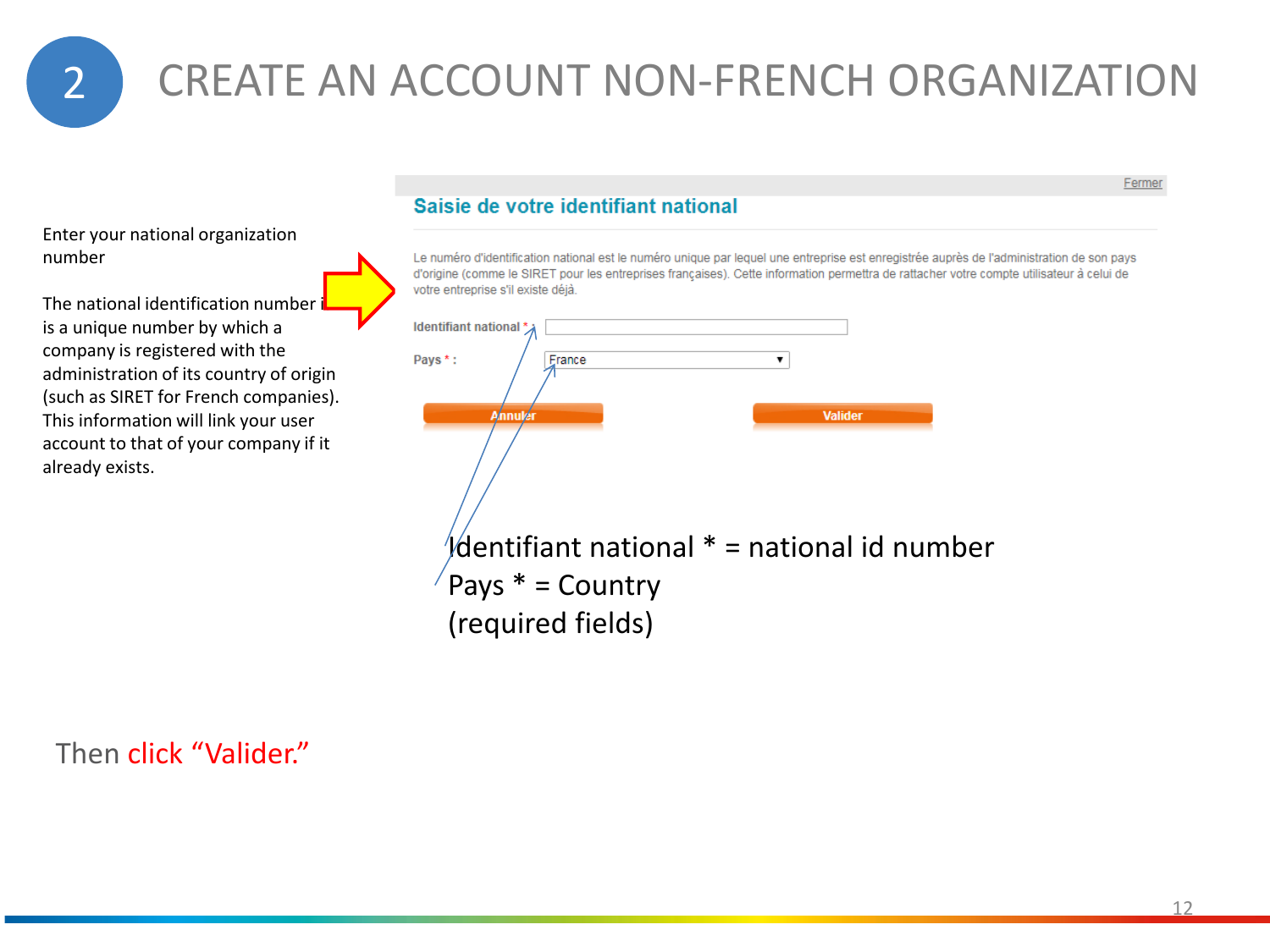Raison sociale = Organization name

Email de contact = Email of contact Zone(s) d'intervention = Zone of work

Adresse = Address Adresse = Address Code Postal = Zip Code

Téléphone = Telephone Site web = website

Secteurs d'activité = sector

All fields in red are obligatory

Ville = City Pays = Country

## 2 CREATE AN ACCOUNT NON-FRENCH ORGANIZATION

#### Vous ne possédez pas encore de compte : créez votre compte en quelques étapes

Attention les informations que vous allez saisir sont importantes. Elles vous permettront tout au long de la procédure de recevoir les informations relatives à la procédure : modifications de dates, rectificatifs du cahier des charges, etc...

| Les données de votre entreprise |          |         |  |
|---------------------------------|----------|---------|--|
| Raison sociale *                |          |         |  |
| Adresse <sup>*</sup>            |          |         |  |
| Adresse                         |          |         |  |
| Code postal *                   |          | Ville * |  |
| Pays*                           | Djibouti |         |  |
| Téléphone *                     |          | Fax*    |  |
| Site web                        |          |         |  |
| Email de contact*               |          |         |  |

#### Zone(s) d'intervention \*  $\heartsuit$

| Région                             | Département         |  |
|------------------------------------|---------------------|--|
| Secteurs d'activité * $\heartsuit$ |                     |  |
| Secteur de niveau 1                | Secteur de niveau 2 |  |

See next fields in the next slide.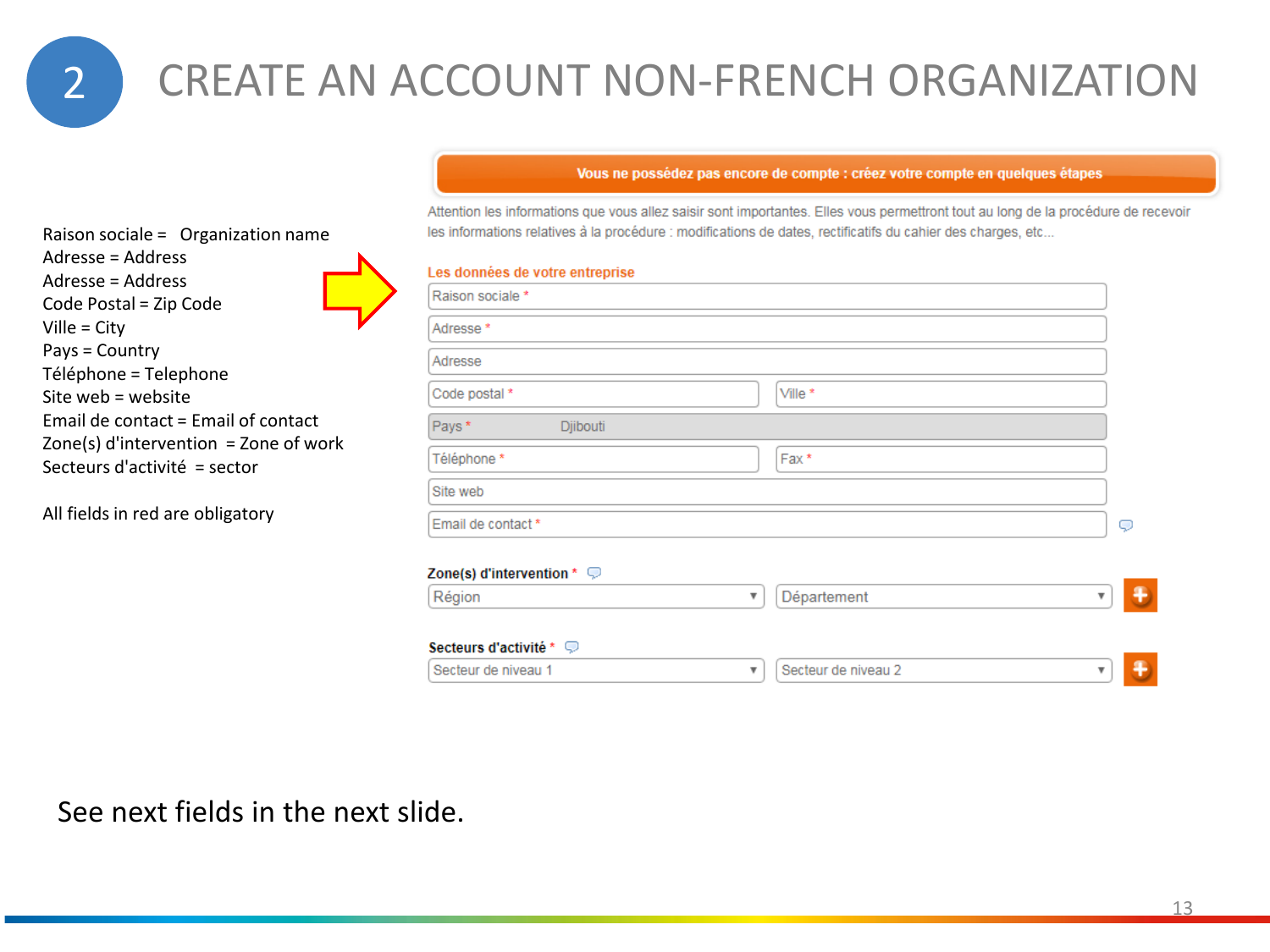## 2 CREATE AN ACCOUNT NON-FRENCH ORGANIZATION

#### **Informations légales**

Numéro d'identification national ou code DUNS = Your national ID number or DUNS code Nom du dirigeant = name of contact managing account CA en euros = Nombre de salariés \*= number of fulltime employees Forme juridique = legal status Pays = Country N° de TVA intracommunautaire = intercommunity TVA number

### **Vos données personnelles = Your Personal information**

Civilité = Suffix (Monsieur=Mr. Madame=Mrs.) Nom = Last Name Prénom = First Name Profession = Profession Email = Email Téléphone = Telephone

All fields in red are obligatory

Then click "Valider."

| I Numéro d'identification national ou code DUNS | 54654654654654654    |
|-------------------------------------------------|----------------------|
| Nom du dirigeant *                              |                      |
| ICA en euros                                    | Nombre de salariés * |
| Forme juridique                                 |                      |
| IN° de TVA intracommunautaire                   |                      |

### Vos données personnelles

| Civilité *  | Monsieur |         |
|-------------|----------|---------|
| Nom*        |          | Prénom* |
| Profession* |          |         |
| Email*      |          |         |
| Téléphone * |          |         |

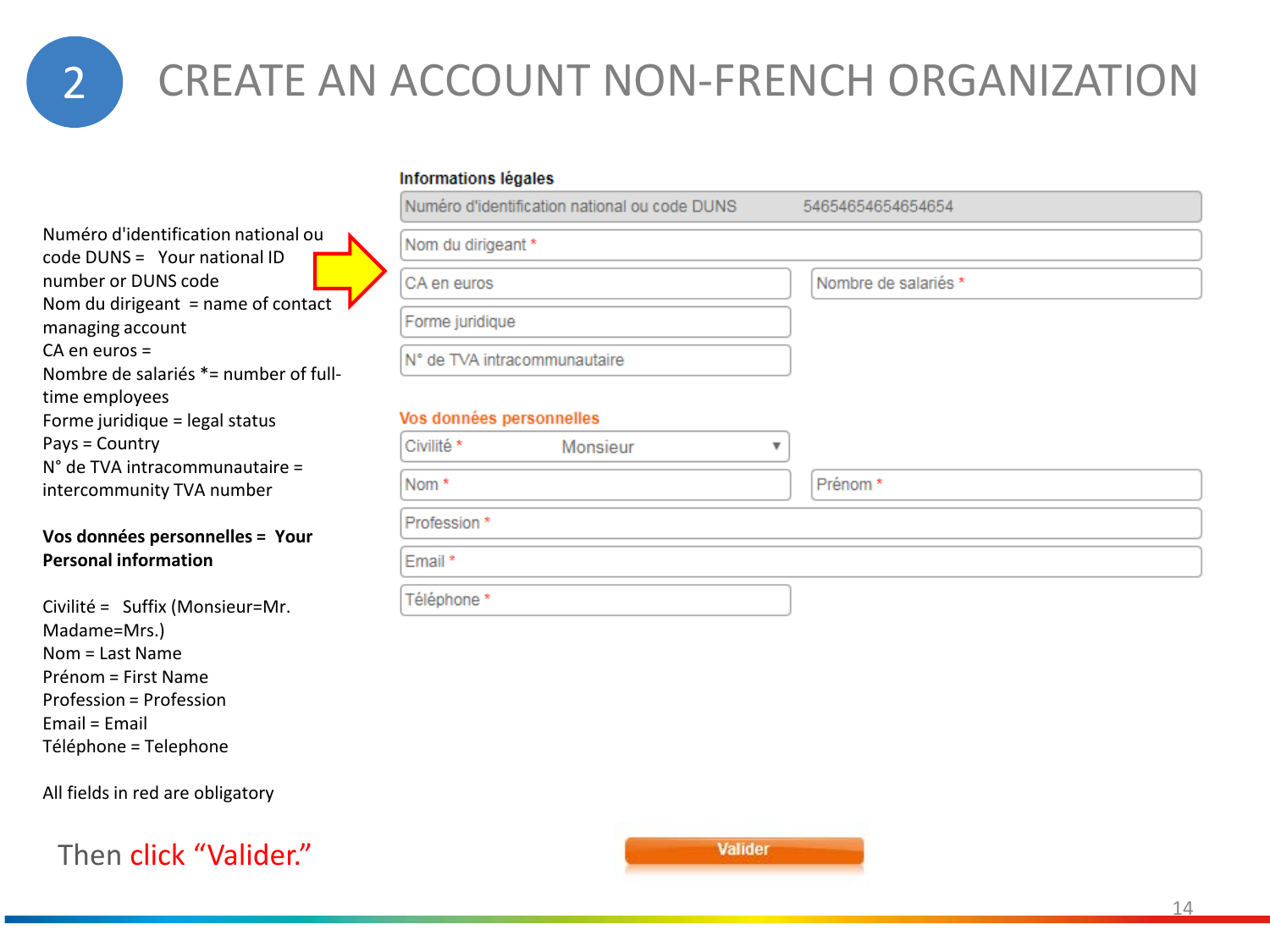

Confirm that your information is correct. If it is not correct click "Modifier" then repeat the step shown in the previous slide.



**Confirmation** 

Voici le récapitulatif des informations que vous avez saisies :

Vous:

Mme Jane Smith Scientist **xxxx@gmail.com** Cette adresse nous permet de vous tenir informé(e) des évolutions de la consultation.

NOTE: The email address you listed will be used so you can receive updates on the application

XXX First Street 85705 - Tucson Tel.: xxxxxxxxx Etats-Unis d'Amérique

Un compte va vous être créé. Vous allez recevoir un identifiant et un mot de passe qui vous permettront de remplir plus rapidement les formulaires avec vos informations pour les retraits, dépôt de plis, etc...

J'accepte que ces données soient utilisées pour me créer un compte sur la plateforme de dématérialisation d'achatpublic.com. Ce compte vous évite de compléter les formulaires lors de chaque réponse à une consultation sur achatpublic.com. Ce compte vous permet également d'accéder à d'autres services proposés par achatpublic.com dont l'alerte entreprise sur la publication des avis. Ces données sont traitées par les services techniques d'achatpublic.com et par ses sous-traitants au sens de l'article 35 de la loi informatique et liberté. Conformément à la loi dite « informatique et liberté » du 6 janvier 1978, vous bénéficiez d'un droit d'accès, de rectification et de suppression des données vous concernant. Si vous souhaitez exercer un de ses droits, veuillez écrire au service support (service support- achatpublic.com- Antony Parc 2, 10 place du Général de Gaulle BP 20156 92186 Antony Cedex) en joignant une copie d'une pièce d'identité.

Je certifie avoir pris connaissance de la Charte d'Utilisation du service



If your information is correct and if you certify that you have knowledge of the terms of use, check the box "Je certifie avoir pris connaissance de la [Charte d'Utilisation du service](https://marchesonline.achatpublic.com/sdm/ent/compteconfort/CompteConfortCreationForm.do)"

Then click "Confirmer" to confirm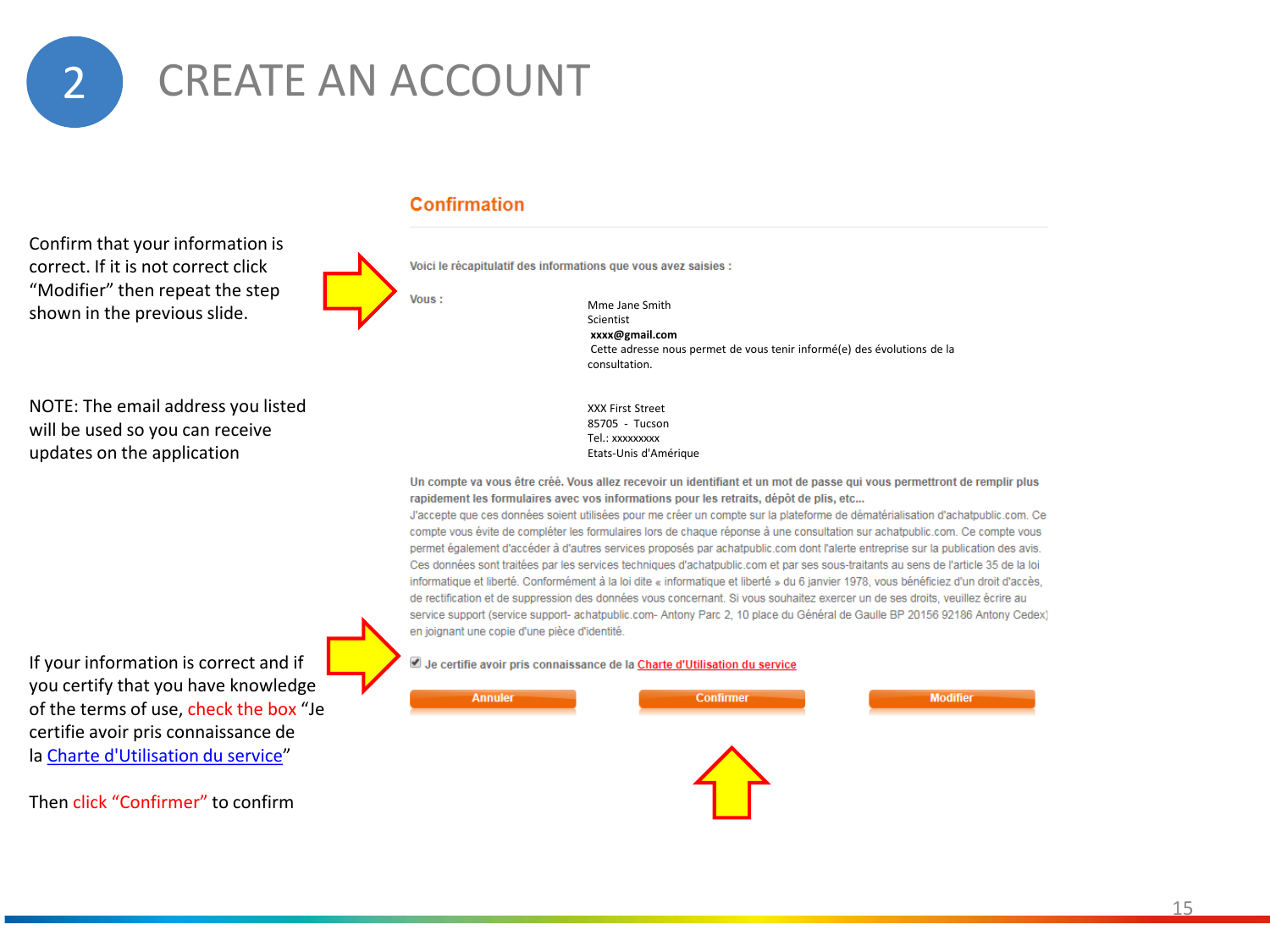

### Confirmation de création de compte

Votre compte entreprise / organisme a été créé. Vous allez recevoir un mail à l'adresse: xxxx@gmail.com indiquant votre identifiant et votre mot de passe.

Cliquer sur le bouton "Valider" ci-dessous pour valider la création de votre compte.

Vous devrez changer votre mot de passe à la première utilisation



This confirmation page will pop up that shows that your account has been created. To complete the final step, please click "Valider"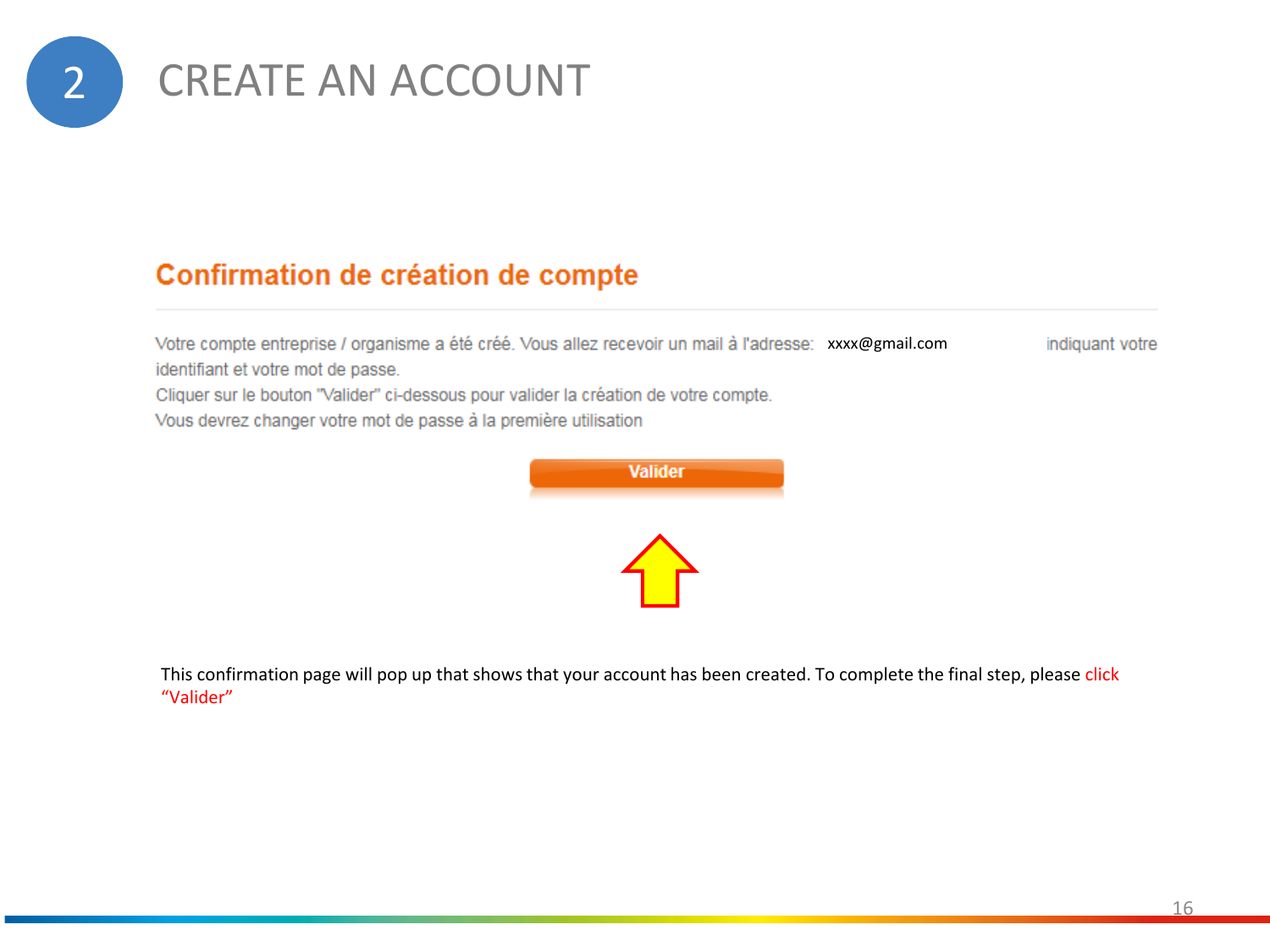

To confirm the creation of your account, you will receive an email notification from:

[notification-service@achatpublique.com](mailto:notification-service@achatpublique.com)

It will include your:

"Identifiant" = login ID " Mot de passe " = password

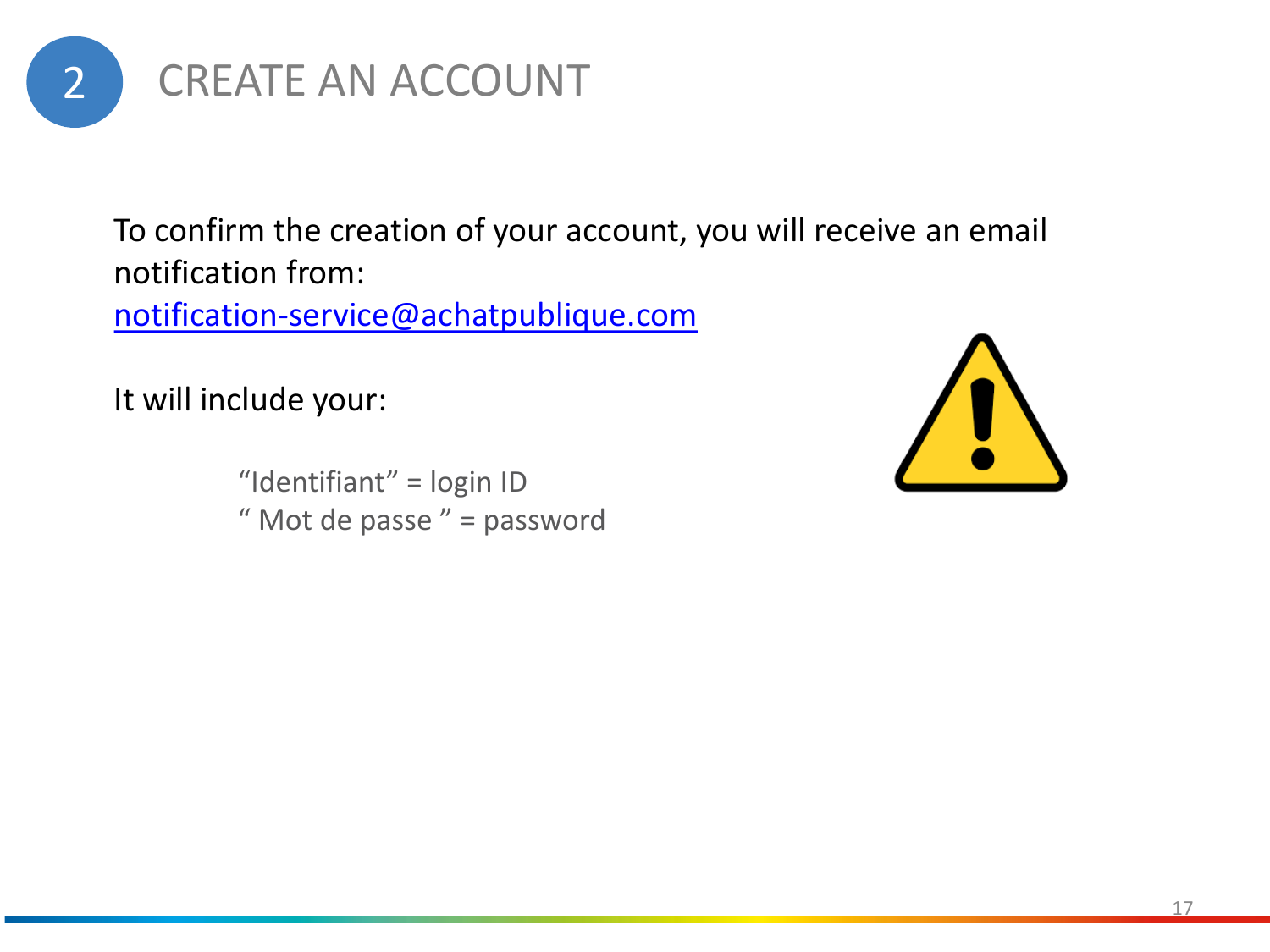## 3 DOWNLOAD TENDER DOCUMENTS

Click on "pièces de marché" found on the MarchéOnline Tender landing page "Fiche de la consultation"

| Marchés <mark>Online.com</mark><br>La grande adresse des appels d'offres                                 |                                                                                                                                                                    |                                                                                                                                                                                                                                                                                                           |                                | achatpublic.com                  |
|----------------------------------------------------------------------------------------------------------|--------------------------------------------------------------------------------------------------------------------------------------------------------------------|-----------------------------------------------------------------------------------------------------------------------------------------------------------------------------------------------------------------------------------------------------------------------------------------------------------|--------------------------------|----------------------------------|
|                                                                                                          |                                                                                                                                                                    |                                                                                                                                                                                                                                                                                                           |                                | <sup>1</sup> Connexion<br>Outils |
| Accueil<br>Mercredi 30 août 2017                                                                         | <b>Fiche de la consultation</b>                                                                                                                                    |                                                                                                                                                                                                                                                                                                           |                                |                                  |
| 17:47 heure de Paris.<br><b>Rechercher une consultation</b><br>• Recherche rapide<br>· Recherche avancée | Organisme:<br>Type de procédure :<br>Intitulé de la consultation :<br>Référence de la consultation :<br>Type de marché :                                           | <b>MERCATOR OCEAN</b><br>Appel d'Offres Ouvert - Accord cadre<br>ACTIVITES DE R&D POUR L'EVOLUTION DU COPERNICUS MARINE SERVICE<br>(CMEMS)<br>3009132<br><b>Services</b>                                                                                                                                  |                                |                                  |
| • Toutes les consultations<br><b>Consultation</b>                                                        | Avis de publicité                                                                                                                                                  |                                                                                                                                                                                                                                                                                                           |                                |                                  |
| • Fiche de la consultation<br>Pièces de marché<br>· Répondre à la consultation                           | <b>Référence</b><br>3167057                                                                                                                                        | Date d'envoi en publication<br>26 août 2017                                                                                                                                                                                                                                                               | <b>Type d'avis</b><br>Original | <b>Lire l'avis</b>               |
| • Messagerie<br>· Questions / Réponses                                                                   | Détail de la consultation                                                                                                                                          |                                                                                                                                                                                                                                                                                                           |                                |                                  |
| <b>Organismes</b><br>• Avis annuel                                                                       | Type de procédure :<br>Réponses électroniques acceptées :<br>Type de marché :<br>Description:                                                                      | Appel d'Offres Ouvert<br>Oui<br>Services<br>La présente consultation a pour objet de conduire une série d'études scientifiques<br>visant à identifier et mettre en oeuvre, dans différentes thématiques réunies en<br>lots, des innovations scientifiques et techniques pour améliorer l'offre future des |                                |                                  |
|                                                                                                          | Lieu d'exécution :<br>Date d'ouverture de la salle :<br>Date limite de remise des plis :<br>Il reste 61 jour(s) et 23 heure(s) pour répondre à cette consultation. | produits et services du Copernicus Marine Environment Monitoring Service.<br>Haute-Garonne<br>28 août 2017 - 16h27 (heure de Paris)<br>31 octobre 2017 - 16h00 (heure de Paris)                                                                                                                           |                                | 18                               |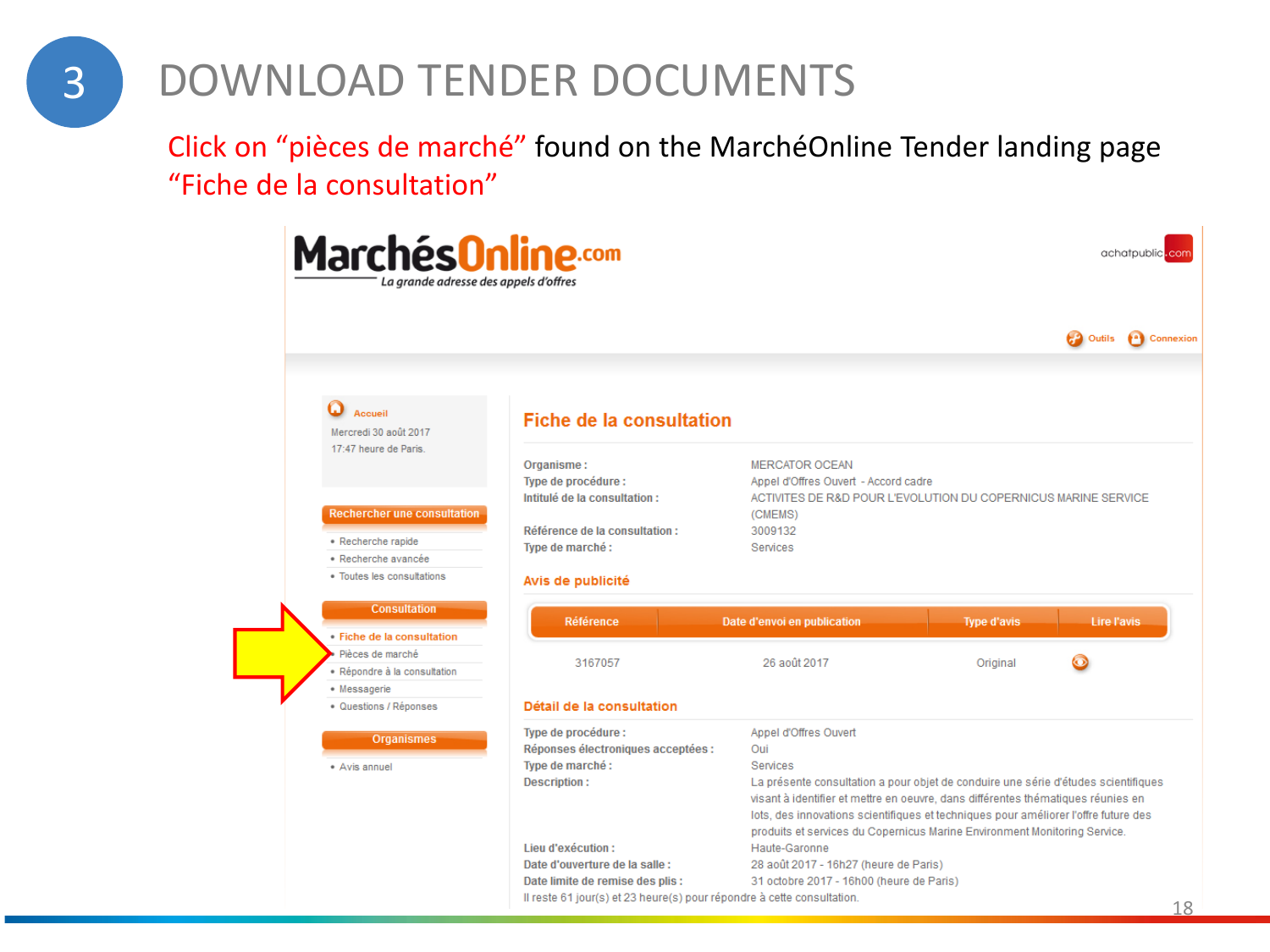3 DOWNLOAD TENDER DOCUMENTS

Click on "Téléchargement complet" (for the full download) The ZIP file includes 2 sub-files: the DCE which holds the documents and the Questions-Reponses file or Q&A.



@ achatpublic.com | Mentions légales | Support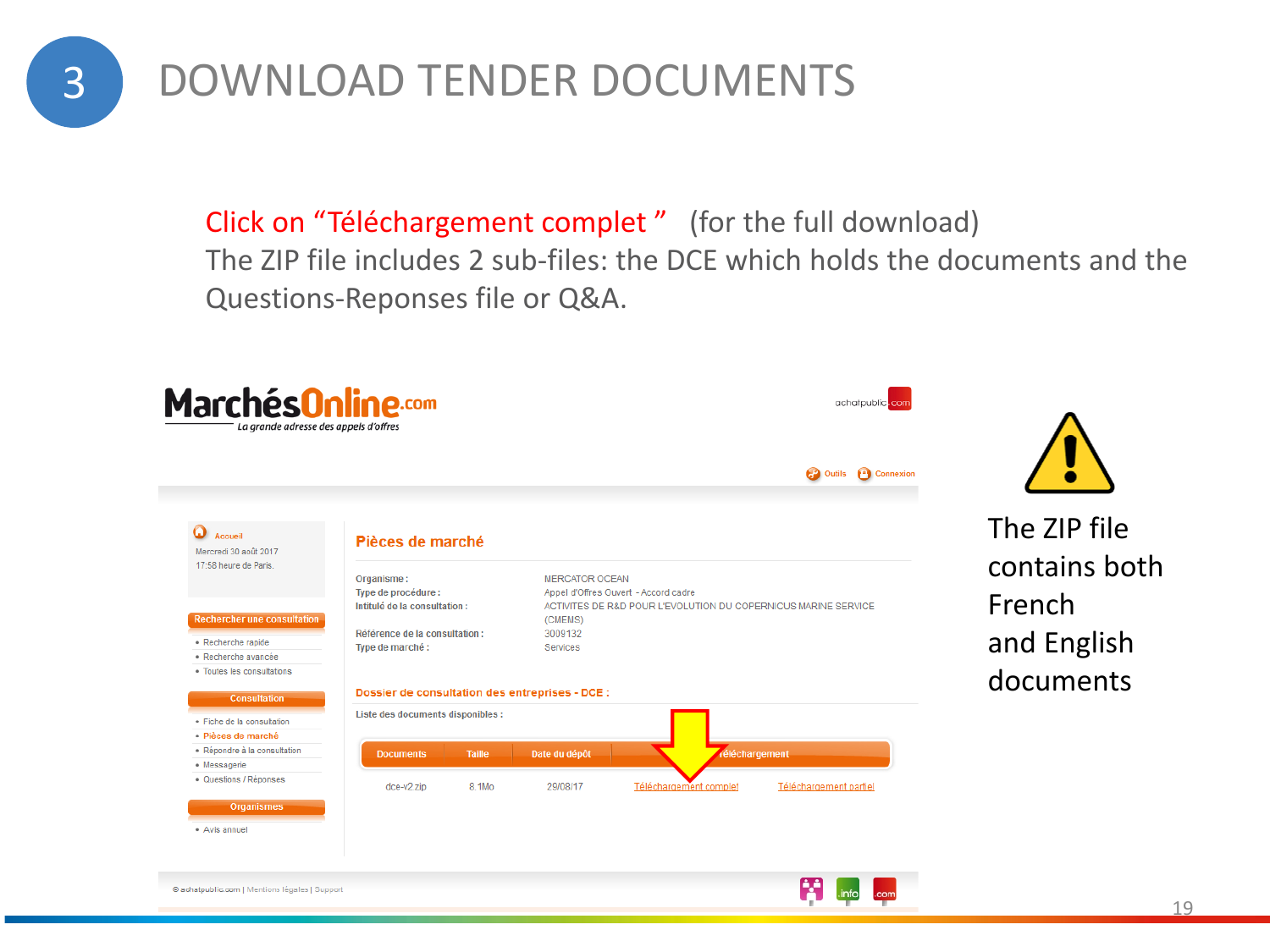# 4 Sumbit your tender application online

**MarchésOnlin** 

La grande adresse des appels d'o



## To submit your tender application Click on "Répondre à la consultation"

**Confirmation** 

## You must log into your account to submit questions